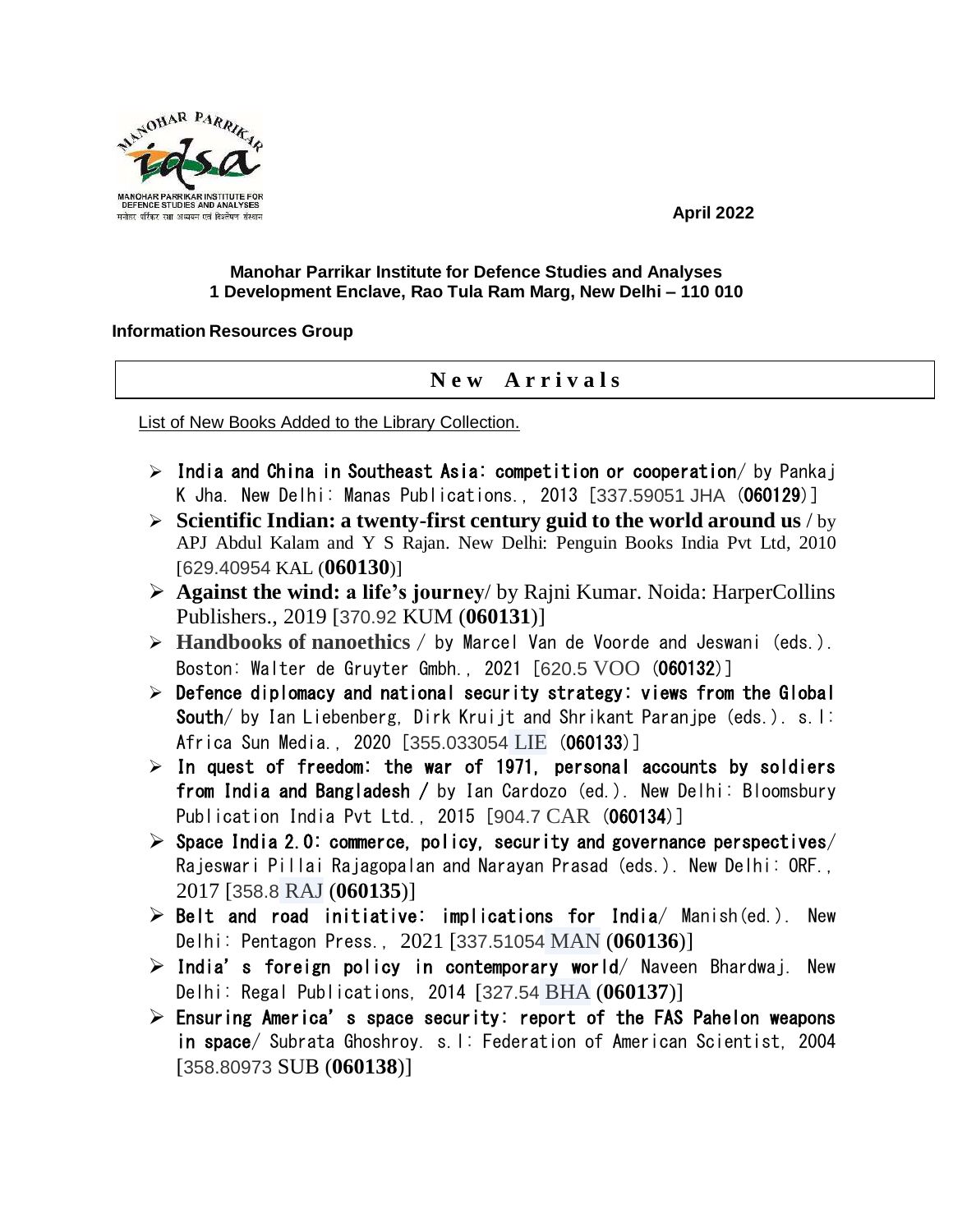- $\triangleright$  Information assurance: trends in vulnerabilities, threats and technologies / Jacques S Gansler and Hans Binnendijk . Washington, D C: Center for Technology and National Security Policy, 2004 [621.382 GAN (**060139**)]
- $\triangleright$  Helsinki agreement: a more promising basis for peace in Aceh?/ Edward Aspinall. Washington, D C: East – West Center Washington, 2005 [959.8 ASP (**060140**)]
- $\triangleright$  India's national security in the 21st century/ Shekhar Adhikari and Sanjeev Bhadauria.New Delhi: Pentagon Press., 2014 [355.033054 ADH (**060141**)]
- $\triangleright$  Weapons of mass destruction: the new face of warfare/ Chitra Lele. New Delhi: Pentagon Press., 2013 [358.3 LEL (**060142**)]
- $\triangleright$  Two decades of re-emerging Russia: challenges and prospects/ Sanjay Deshpande (ed.). New Delhi: KW Publishers Pvt. Ltd., 2015 [947.086 DES (**060143**)]
- $\triangleright$  Problem of biological weapons/ Milton Leitenberg. Stockholm: Swedish National Defence College., 2004 [358.38 LEI (**060144**)]
- $\triangleright$  In the same light as slavery: building a global antiterrorist consensus/ Joseph McMillan. Washington, D C: NDU Press., 2006 [363.32517 MCM (**060145**)]
- $\triangleright$  Bioterrorism and combating strategies- select readings/ Anila V Menon (ed.). Hyderabad: Amicus Books. , 2007 [358.38 MEN (**060146**)]
- $\triangleright$  Field artillery and firepower/ J B A Bailey. Maryland: Naval Institute Press., 2003 [358.12 BAI (**060147**)]
- $\triangleright$  Conflict and peace in South Asia/ Manas Chatterji and B M Jain (ed.). Bingley: Emerald Group Pub. Ltd., 2008 [327.5400905 CHA (**060148**)]